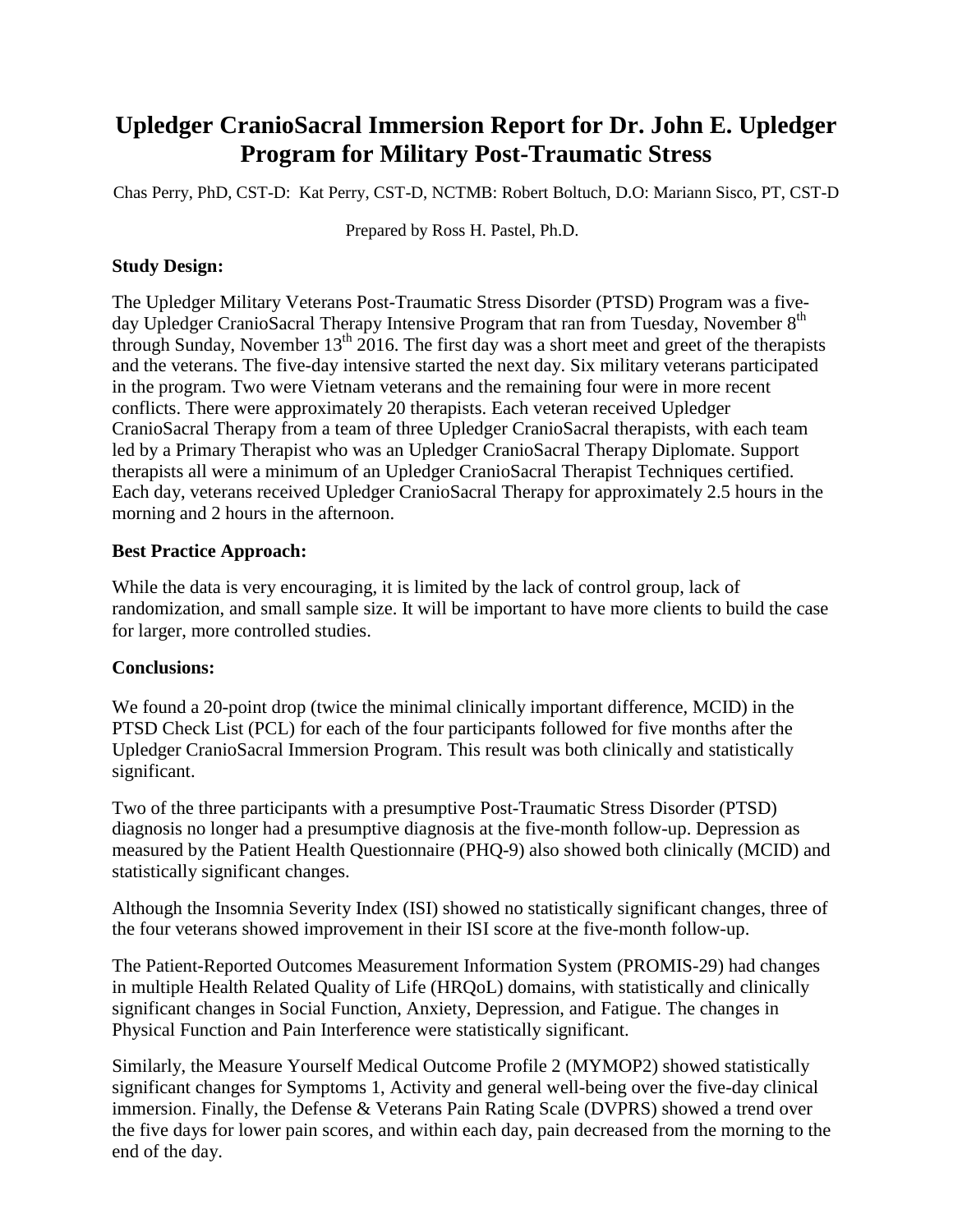## **PTSD Checklist (PCL)**

- The PCL is a 17 item self-report questionnaire asking about key PTSD symptoms taken from the Diagnostic and Statistical Manual of Mental Disorders (DSM-IV) over "the past month."
- We used the PCL-Civilian (PCL-C), which asks about symptoms related to generic "stressful experiences."
- The severity of how much each symptom bothers the client is rated on a Likert-type scale ranging from 1 (not at all) to 5 (extremely).
- The PCL can be used for PTSD screening, as an aid in the diagnosis of PTSD and can monitor changes in PTSD symptoms.
- Lower scores mean improvement, thus the graph shows the clients dropped approximately 20 points which suggests clinical improvement in symptoms.

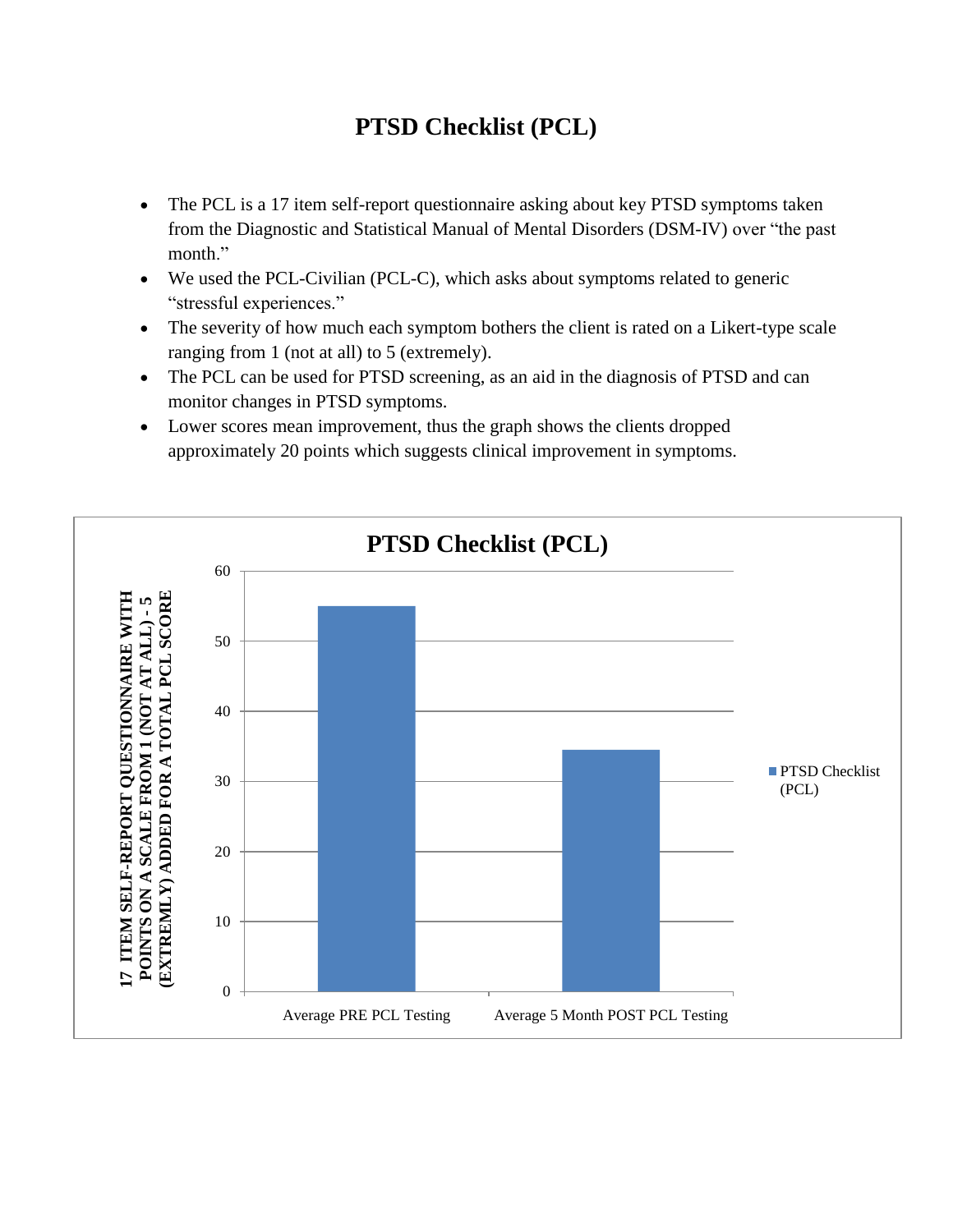## **Patient Health Questionnaire (PHQ-9)**

- The PHQ-9 is a 9-item self-report questionnaire that screens for depression using the nine DSM-IV criteria. The time frame of the PHQ-9 is "the last 2 weeks."
- All six participants filled out the PHQ-9 on the first day of the Immersion. Of the six, two screened for severe depression, three for moderate depression, and one for mild depression.
- Of the four participants who filled out the PHQ-9 at the 5-month follow-up, one severe depression had changed to moderate (a change of two categories), two moderate depressions had changed to mild depression, and one moderate depression had changed to minimal depression (a change of two categories).



Three of the four follow-up participants had a MCID.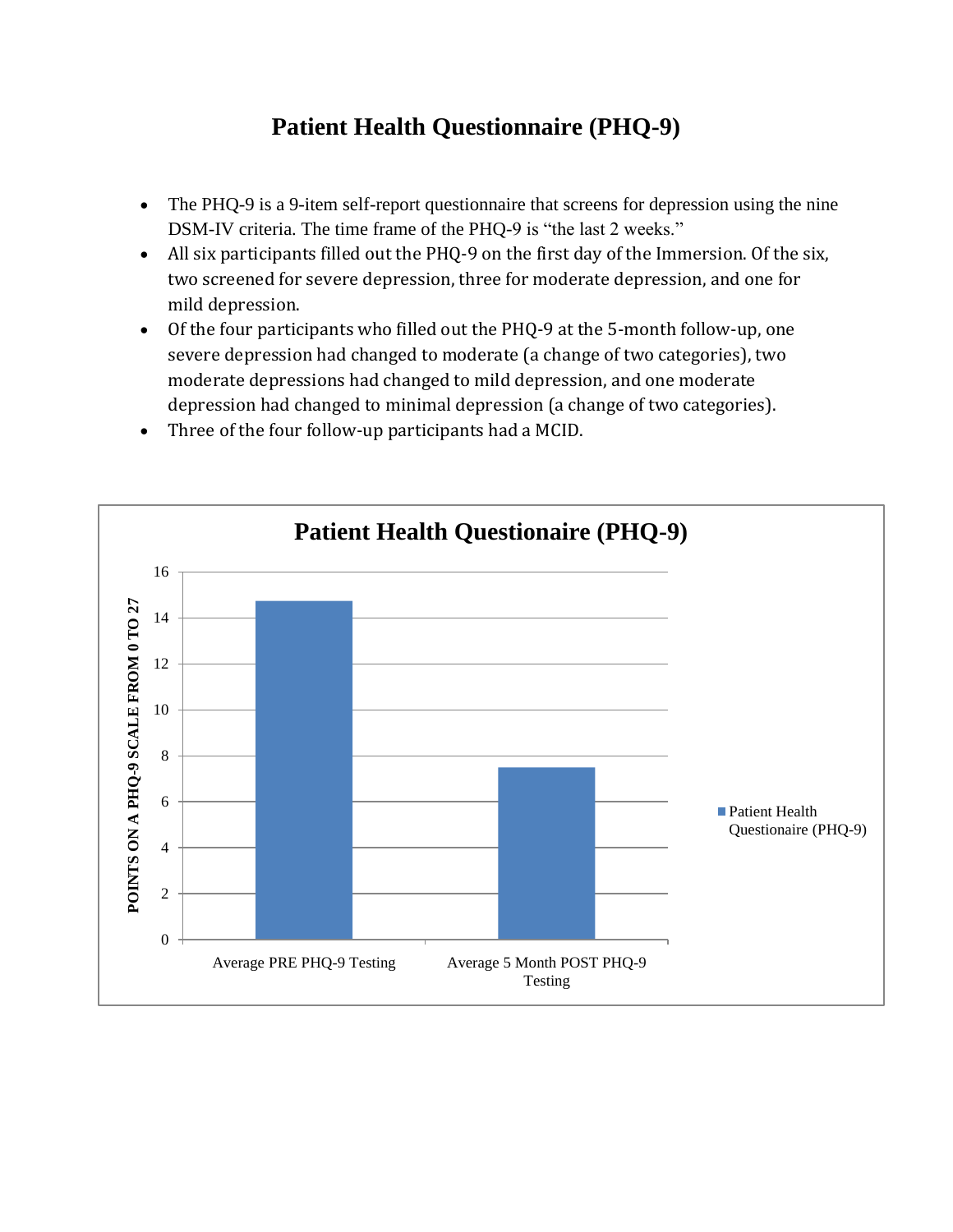# **Patient-Reported Outcomes Measurement Information System (PROMIS)**

- PROMIS is an initiative of the National Institutes of Health (NIH) Roadmap to standardize patient-reported outcomes.
- The time frame of the PROMIS-29 questions is the "past 7 days."
	- o The PROMIS-29 is a 29-item asks questions from seven HRQoL domains:
		- Physical functioning, anxiety, depression, fatigue, sleep disturbance, social functioning (ability to participate in social roles and activities), and pain.
- Higher scores mean more of the domain. Thus, the increase in the Physical Function and Social Function scales suggests that the clients had improved Physical and Social Function. On the other hand, scores dropped for Anxiety, Depression, Fatigue, Sleep Disturbance, and Pain Interference, which suggests that clients suffered less from each of these.

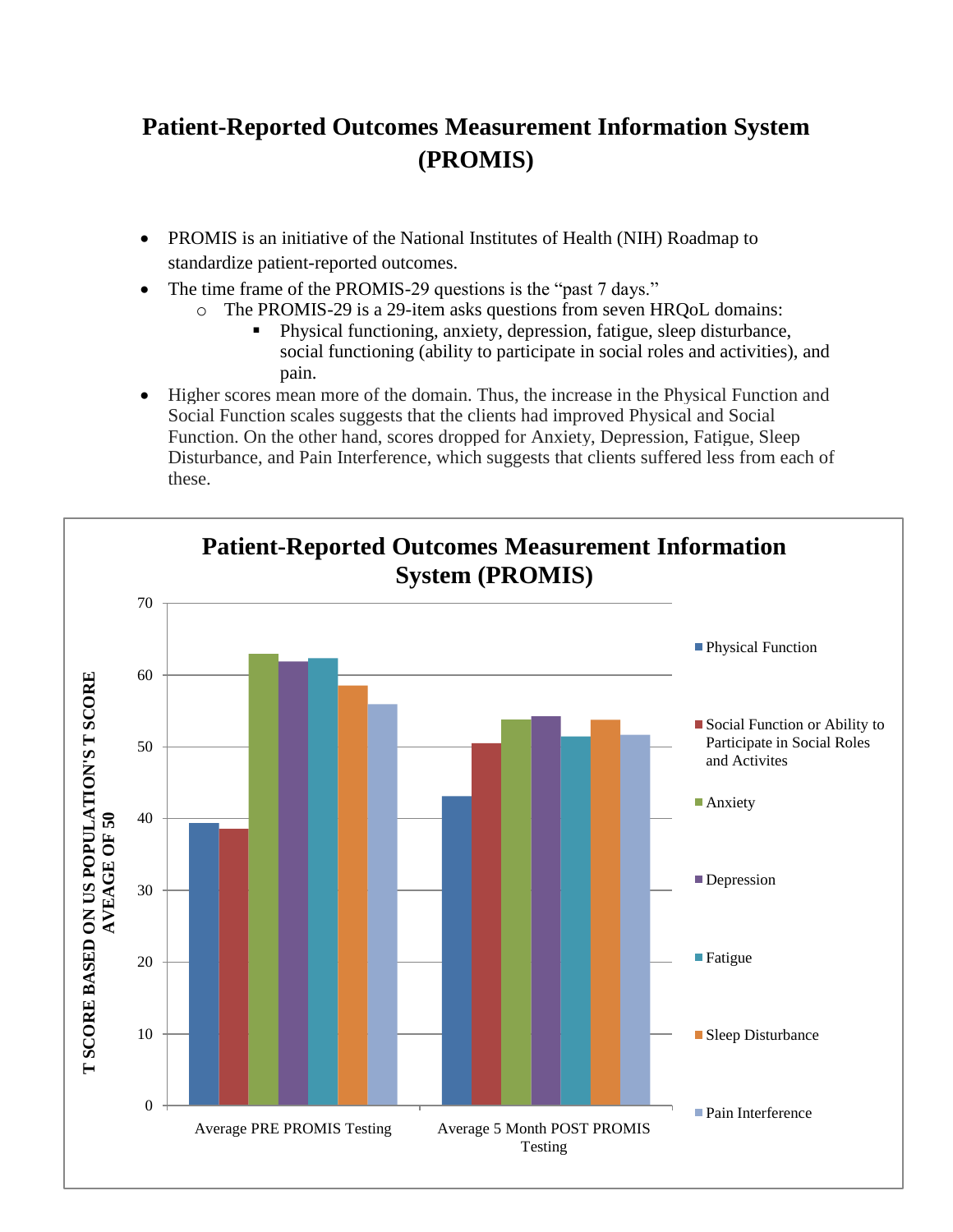### **Measure Yourself Medical Outcome Profile 2 (MYMOP2)**

- The MYMOP2 is a 6-item patient generated measure that is used as an outcome measure for primary care, and for complementary and alternative medicine.
- The time frame for the response is for the "last week."
- The MYMOP2 is patient generated in that the patient decides what two symptoms (physical or mental) are bothering them the most and then rates how bad each of the symptoms are on a scale from 0 (as good as it could be) to 6 (as bad as it could be).